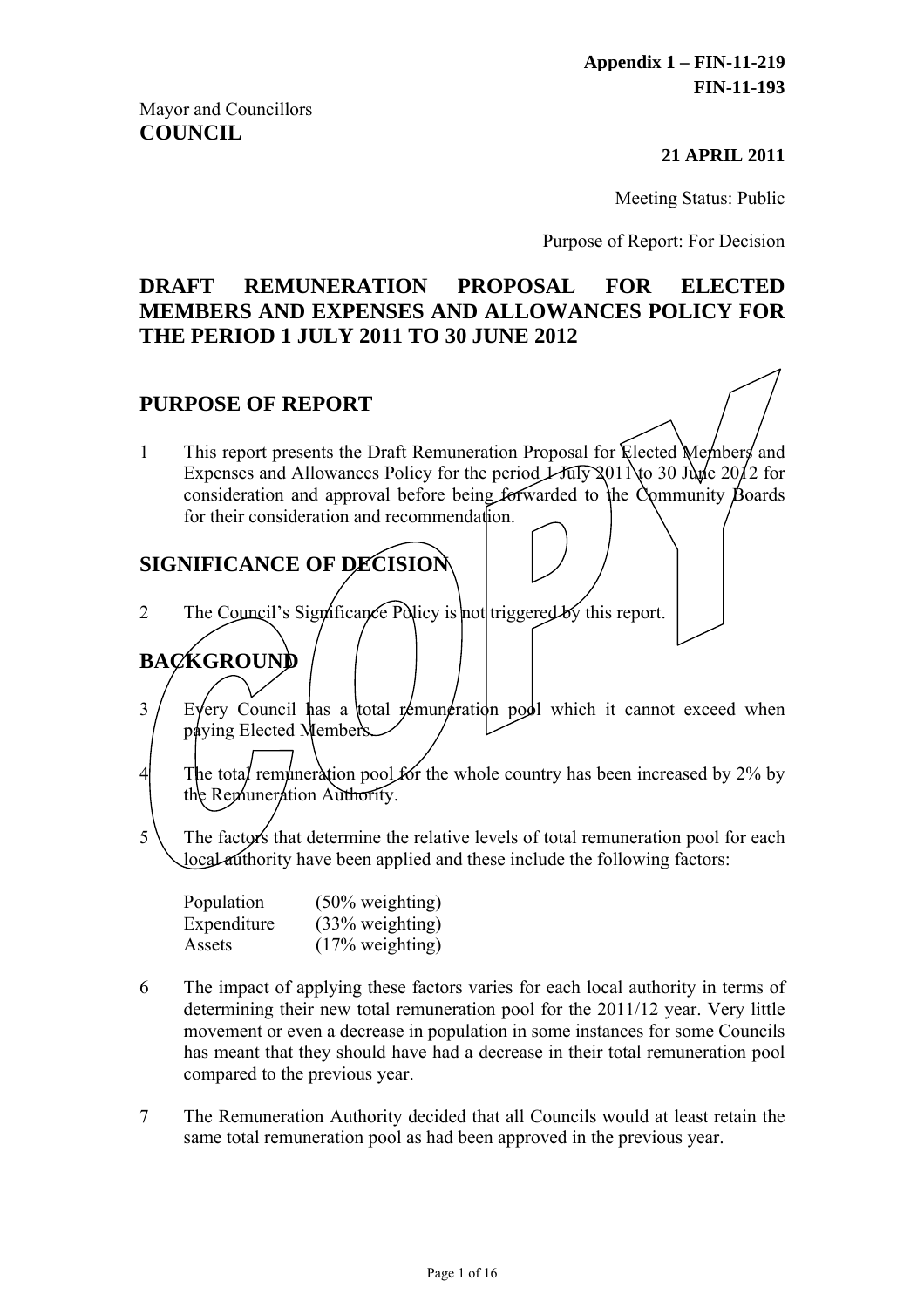- 8 This means the 2% increase in the total remuneration pool for the whole country is spread over a smaller number of Councils including the Kāpiti Coast District Council who have still experienced growth in population. This has resulted in an increase of 6.5% in the total remuneration pool for the Kāpiti Coast District Council Elected Members. There was no increase in the Elected Members' remuneration for the 2010/11 year.
- 9 The Remuneration Authority has been requested in the past whether it is mandatory to fully allocate the total remuneration pool.
- 10 Their response has been that their preference is for the remuneration pool to be fully allocated for the following reasons:
	- The remuneration pool is set by an independent authority not associated with any of the local authorities
	- If a local authority pays a lower level of remuneration increase for the  $2011/12$  year than has been set by the Remuneration Authority, it could create a situation where a larger and perhaps less publicly  $\phi$ cceptable adjustment would need to be made in the 2012/13 year.
- 11 The remuneration pool is set by the Remuneration Authority. The Remuneration Authority regulates the makimum remuneration pool and approves recommendations received from the local authorities on the allocation of remuneration for their various Elected Member positions. The funding for remuneration is provided by each local authority.
- 12 The remuneration pool must cover:
	- Councillors<sup>'</sup> Remuneration; and
	- Half Community Board Remuneration.
- $1\frac{3}{7}$  The remuneration pool does not cover:
	- Resource Consent Hearings;
	- Payments to Community or Iwi Representatives;
	- Expense Reimbursement; and
	- Mileage Claims.
- 14 Resource Consent Hearing Fees Definitions of a Resource Consent Hearing are included in Section 5 of the Local Government Elected Members (2010/11) Determination 2011, (relevant parts are attached as Appendix 3) Resource Consent Hearing fees are payable to the Chairperson of the Resource Consent Hearing Committee at a rate of \$85 per hour of hearing time and to a member at a rate of \$68 per hour of hearing time. For hearing times of less than one hour, the fee is apportioned accordingly. Fees for pre-hearing meetings may only be paid to one member. The Mayor is unable to be paid resource consent hearing fees unless first approved by the Remuneration Authority.
- 15 Hearing time is defined as the time spent by a member in hearing a Resource Consent Hearing and the definitions of what this includes and does not include are listed in Section 6 of the Local Government Elected Members (2010/11) Determination 2011. The Remuneration Authority has advised that these clauses will not change for the 2011/12 year.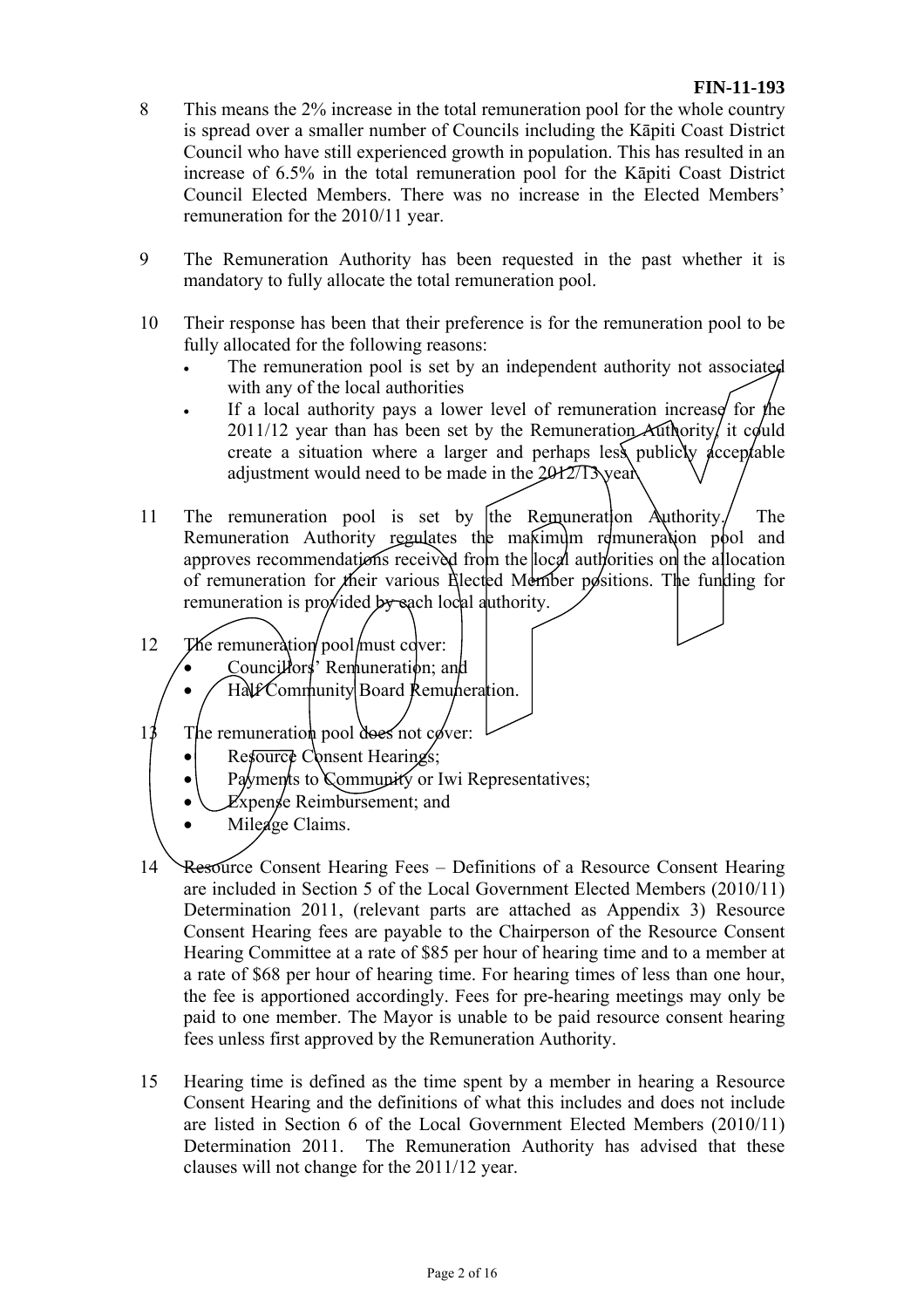- 16 The Council needs to consider and approve a draft Remuneration Proposal for Elected Members for the period 1 July 2011 to 30 June 2012. This then needs to be considered by each of the Community Boards who, in May, will then each make a recommendation to the Council. The Council will then consider their recommendations and approve a final Remuneration Proposal for submission to the Remuneration Authority at the Council meeting on 2 June 2011.
- 17 A local authority may reimburse expenses to its Councillors and Community Board Members in accordance with its expense rules and guidelines approved by the Remuneration Authority. The Council needs to consider and approve a draft Expenses and Allowances Policy and this will be included in the same process as the draft Remuneration Proposal as outlined above.

# **CONSIDERATIONS**

#### **Issues and Options**

- 18 The total remuneration pool as established by the Remuneration Authority for each Council needs to cover the Councillor remuneration and half of the Community Board remuneration.
- 19 The Council's remuneration pool (excluding the Mayor's remuneration which is separately set by the Remuneration Authority) for the 2011/12 year is as follows:

Total available remuneration to  $\cos \theta$  Councillors and half the Community Board/remuneration \$360,910

- $20$  The remuneration for Elected Members can be based as follows:
	- $\bullet$  salary only or
	- salary plus meeting fees (except for Community Boards which are salary  $\alpha$ ly – Remuneration Authority ruling)
- $2\lambda$  Some Councils have opted to base remuneration on salary only while others have continued to retain some form of meeting fee payment.
- 22 It is recommended that the Council continues to base remuneration on salary only due to the extra administration time and costs of paying separate meeting fees.
- 23 The draft Remuneration Proposal is based on the current Governance Structure which is not being reviewed until the latter half of the 2011 year.

#### Options

24 Given that the relevant parts of the Governance Structure, approved in November 2010, have not changed and will not be reviewed until the latter half of 2011, there is no justification at this stage for putting forward options for changes to the basis of the Elected Members' remuneration. The relative weightings for each of the Elected Members' positions were agreed by the Council for the 2010/11 Remuneration Proposal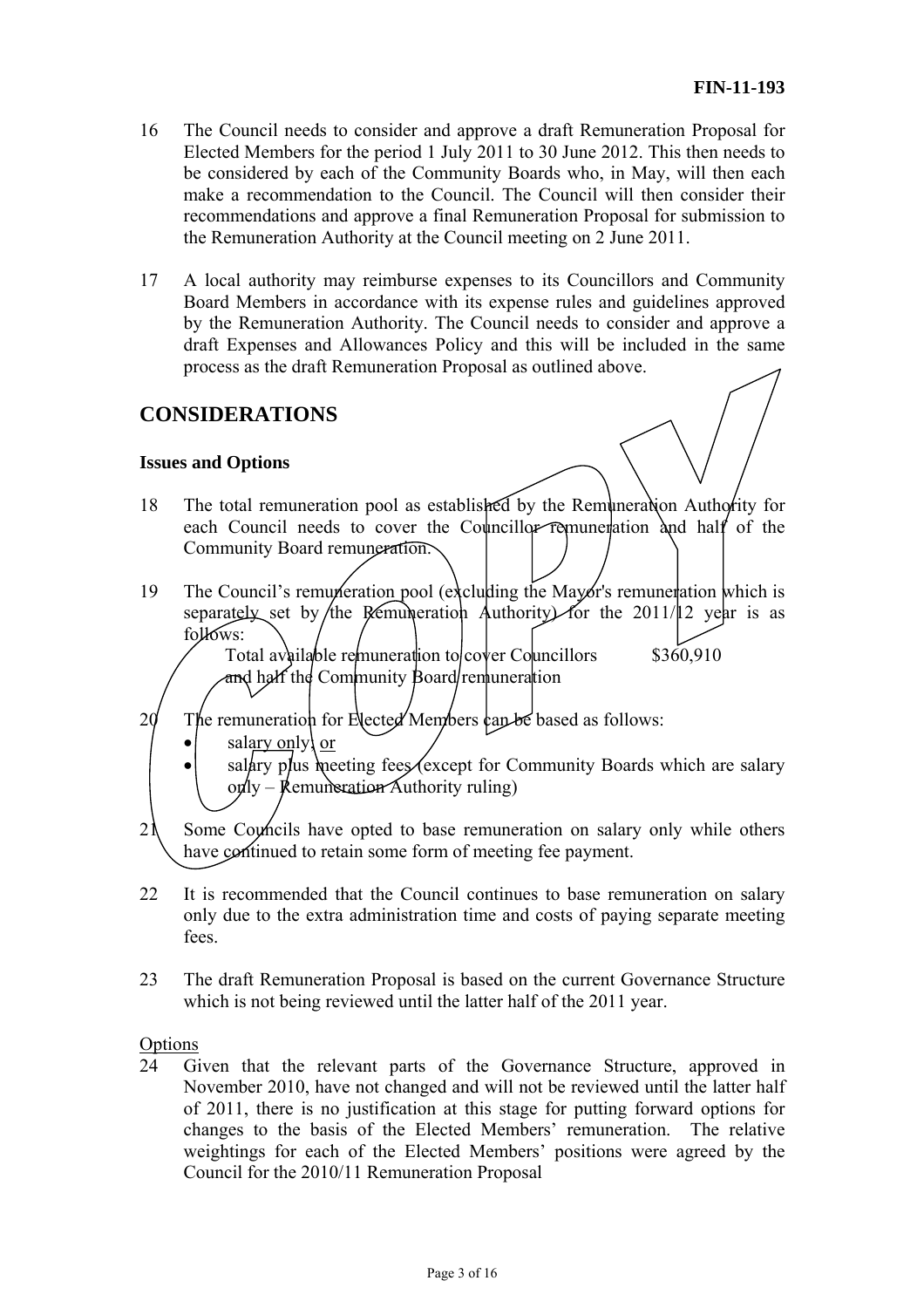- 25 Therefore, it is recommended that the 6.5% increase in the total remuneration pool be applied to the 2010/11 year remuneration levels for each Elected Member's position.
- 26 It should be noted the 6.5% increase followed a nil increase in the previous year which equates to an average of 3.25% per annum over the 2 years.

#### **Expenses and Allowances Policy**

- 27 The Remuneration Authority recognises that each local authority has its own characteristics, which means that a single set of expense rules and allowance rules is not appropriate for all local authorities. The Authority expects each local authority to develop its own rules for payment of expenses and the provision of allowances, which will then be subject to Remuneration Authority  $\phi$ pproval before they can be implemented.
- 28 The Remuneration Authority's expectations for the rules surrounding the payment of expenses and provision of allowances are as follows:
	- *31.1 Payment of Expenses*  The rules should clearly state:
		- the persons to whom expenses may be paid or reimbursed;
		- the general types of expenses which may be paid or relimbursed (and possibly some guidance on which expenses can be paid in advance and which should be subject to reimbursement);

the levels of documentation required (separately for reimbursement and payment in advance);

- the Authorities required for approval; and
- any maximums or guidance on acceptable levels of expenditure.

*31.2 Vehicle Mileage Allowance* 

In addition to the conditions contained in Clause 13, the rules should cover:

- a threshold of distance travelled for any one event (a threshold of 30 kilometres or more with only distance in excess of the threshold qualifying for payment will have automatic approval);
- the maximum payment to any one Elected Member in a year (a maximum of 5,000 kilometres claimed in any one year will have automatic approval); and
- the allowance per kilometre (must be less than or equal to \$0.70 per kilometre).
- 28 The draft Expenses and Allowances Policy is attached as Appendix 2.

#### 29 Broadband

The Council will either provide a broadband connection or, where Councillors have an existing broadband connection Council will reimburse the cost. This is only available for Councillors and Community Board Chairpersons.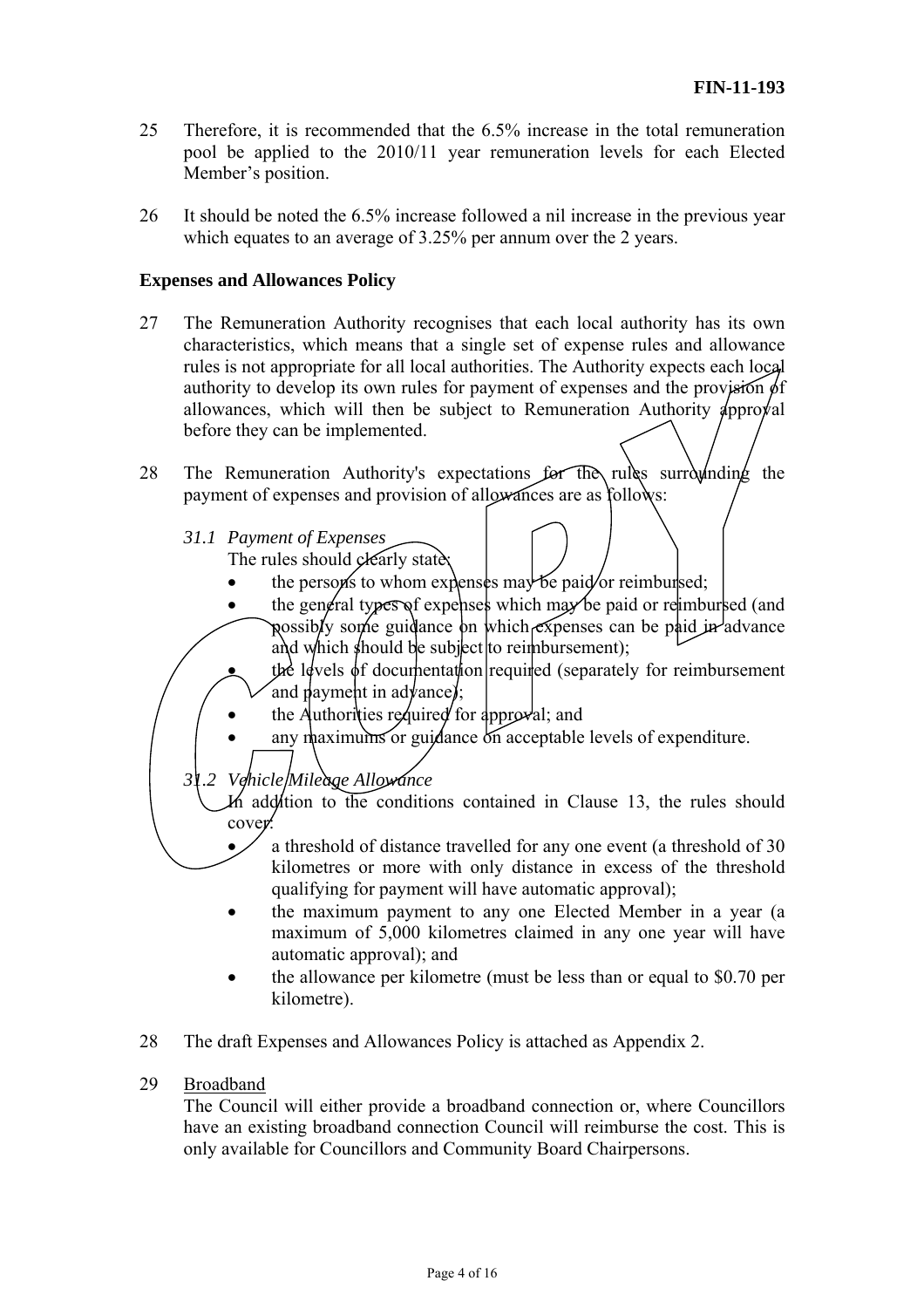30 The other expenses payable in the current Expenses and Allowances Policy are fairly standard. While most accommodation and travel is pre-booked and paid for by the Council there may be other incidental costs such as taxi fares and meals which may be claimed.

#### 31 **Proposed timetable for the Draft Remuneration Proposal for Elected Members and Expenses and Allowances Policy approval process**

| <b>Council Meeting</b>          |                                                                            |
|---------------------------------|----------------------------------------------------------------------------|
| 21 April 2011                   | - Consideration of Draft Remuneration Proposal and                         |
|                                 | Expenses and Allowances Policy.                                            |
|                                 |                                                                            |
| <b>Community Board Meetings</b> |                                                                            |
| 3 May 2011                      | OCB - Consideration of Draft Remuneration Proposal                         |
|                                 | and Expenses and Allowances Policy.                                        |
| 10 May 2011                     | WCB - Consideration of Draft Remuneration/Proposal                         |
|                                 | and Expenses and Allowances Policy                                         |
| 17 May 2011                     | PRCB/PCB - Consideration of Draft Remuneration                             |
|                                 | Proposal and Expenses and Allowances Policy.                               |
|                                 |                                                                            |
| <b>Council Meetings</b>         |                                                                            |
| 2 June 2011                     | Approval of Final Remungration Proposal and Expenses                       |
|                                 | and Allowances Policy (after/considering views from                        |
|                                 | Community Boards).                                                         |
|                                 |                                                                            |
| $\mathcal{I}$ une 2011          | Submission of Final Remuneration Proposal for Elected                      |
|                                 | Members and Expenses and Allowances Policy to the                          |
|                                 | Remuneration Authority for consideration and approval.                     |
|                                 |                                                                            |
| June 2011/July 2011-            | Remuneration Authority considers proposal and issues a                     |
|                                 | Determination.                                                             |
|                                 |                                                                            |
| Financial Cønsiderations        |                                                                            |
|                                 |                                                                            |
| 32                              | There is sufficient budget provision in the draft Annual Plan to cover the |
|                                 | Elected Members' remuneration pool in 2011/12.                             |

#### **Legal Considerations**

33 The Council must comply with the determinations as set by the Remuneration Authority.

#### **Consultation**

34 This current paper, together with the draft Remuneration Proposal, will be circulated to all the Community Boards for their consideration and comment.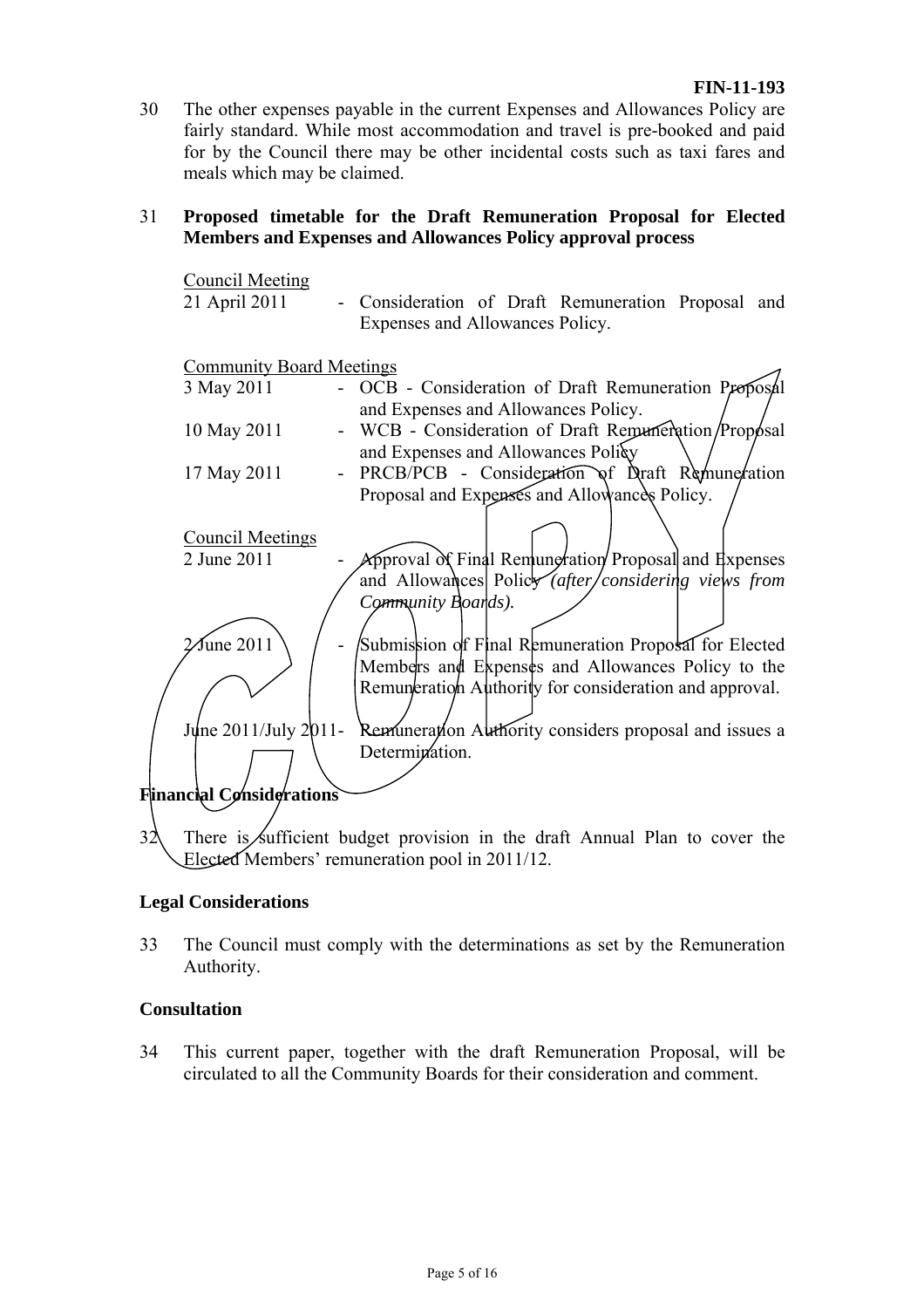#### **Policy Implications**

35 Once the final Remuneration Proposal is approved by the Remuneration Authority this will be the new Elected Members' Remuneration Policy for this Council for the period 1 July 2011 to 30 June 2012.

#### **Publicity Considerations**

36 A press release will be prepared in relation to this paper.

#### **Delegations**

37 The Council has not delegated this authority to any of its committees or subcommittees.

## **RECOMMENDATIONS**

- 38 That the Council adopts the draft Remuneration Proposal for Elected Members based on applying 6.5% to the remuneration levels for each Elected Member position that applied for  $2010/11$  as outlined in Appendix 1 to this report Fin-11-193.
- 39 That the Council adopts the Draft Expenses and Allowances Policy as set out in Appendix  $2\text{ to this}$  report FIN-11-193.
- 40 That the draft Remuneration Proposal for the Community Boards and the draft Expenses and Allowances Policy be presented to each Community Board for their comments and recommendations.

**Report** prepared by:

**Warwick Read GROUP MANAGER FINANCE** 

#### **Attachments:**

Appendix 1 – Draft Remuneration Proposal

- Appendix 2 Draft Council's Expenses and Allowances Policy
- Appendix  $3 -$  Section 5, 6 & 14 of the Local Government Elected Members (2010/11) Determination 2011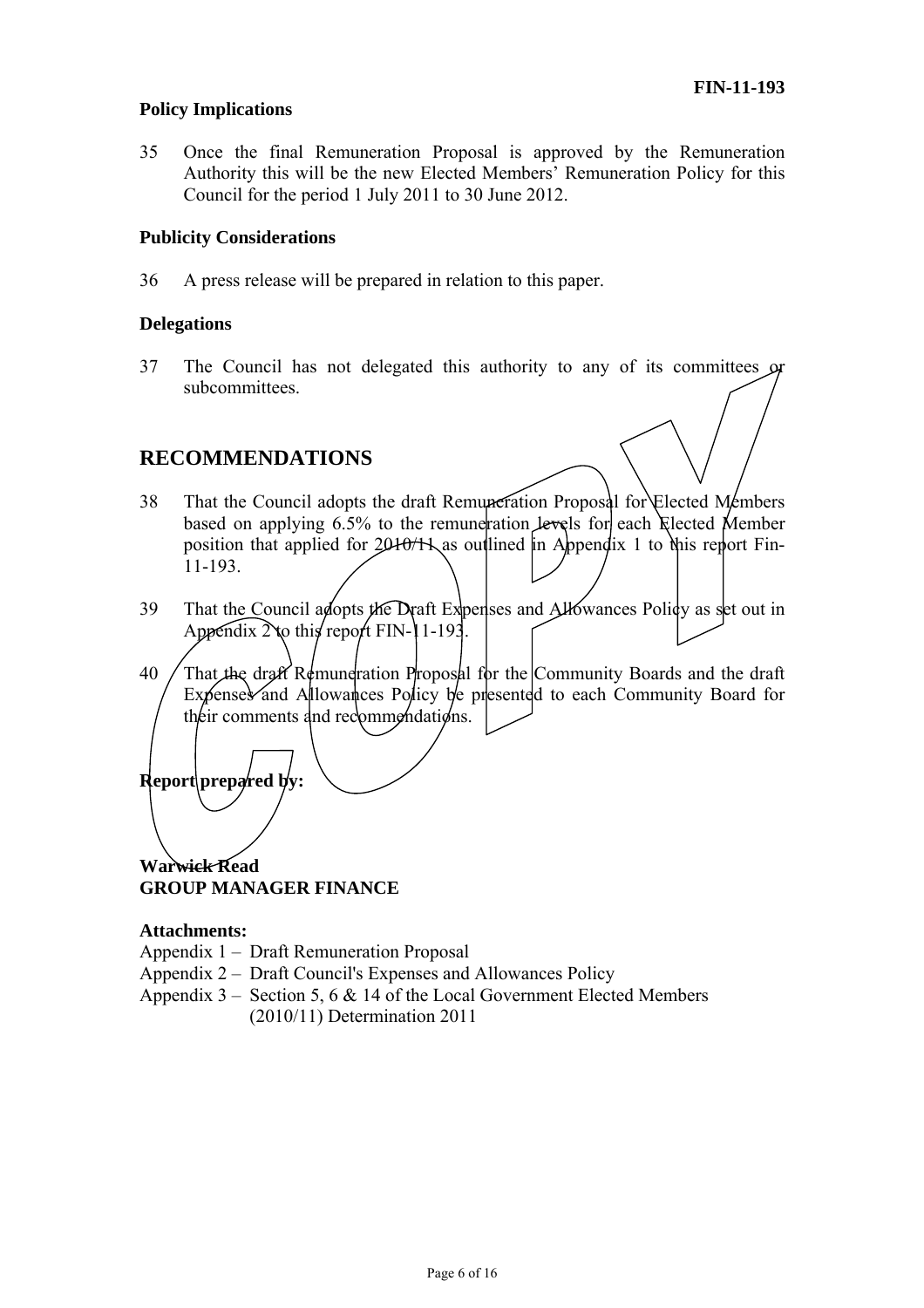#### **FIN-11-193**

|                                                                                               |                                          |                 |                  |            |                                    |                     |                                                                                   |                         |                     | <b>APPENDIX 1 - FIN-11-193</b> |
|-----------------------------------------------------------------------------------------------|------------------------------------------|-----------------|------------------|------------|------------------------------------|---------------------|-----------------------------------------------------------------------------------|-------------------------|---------------------|--------------------------------|
| Kapiti Coast District Council Draft Remuneration Proposal 2011/12                             |                                          |                 |                  |            |                                    |                     |                                                                                   |                         |                     |                                |
|                                                                                               |                                          |                 |                  |            | Council Remuneration - Salary 100% |                     |                                                                                   |                         |                     |                                |
| Paekakariki Community Board proposed Remuneration 60% of other Community Boards' Remuneration |                                          |                 |                  |            |                                    |                     |                                                                                   |                         |                     |                                |
|                                                                                               |                                          |                 |                  |            |                                    |                     |                                                                                   |                         |                     |                                |
|                                                                                               |                                          |                 | Est.             |            |                                    |                     |                                                                                   | Remuneration            |                     |                                |
|                                                                                               |                                          | Est.            | Hours            |            |                                    |                     | Total Remuneration                                                                | adjustment for          | New total           |                                |
|                                                                                               |                                          | Hours           | per              | Points for |                                    | <b>Total Points</b> | covered by                                                                        | appointment back to     | remuneration per    | Remuneration per               |
|                                                                                               |                                          | per week        | annum            | Position   | Calculation                        | per annum           | Remuneration Pool                                                                 | <b>Community Boards</b> | Council position    | position                       |
| lCouncil                                                                                      |                                          |                 |                  |            |                                    |                     |                                                                                   |                         |                     |                                |
|                                                                                               |                                          |                 |                  |            |                                    |                     |                                                                                   |                         |                     |                                |
| Deputy Mayor                                                                                  |                                          | 23              | 1150             | 1.2        |                                    | N380                | \$36,208                                                                          |                         | S36.208             | \$36,208                       |
|                                                                                               |                                          |                 |                  |            |                                    |                     |                                                                                   |                         |                     |                                |
|                                                                                               |                                          |                 |                  |            |                                    |                     |                                                                                   |                         |                     |                                |
| Committee Chair                                                                               |                                          |                 |                  |            |                                    |                     |                                                                                   |                         |                     |                                |
| Environment & Community Development Committee                                                 | Chairperson                              | 22              |                  |            |                                    |                     |                                                                                   |                         |                     |                                |
|                                                                                               | Deputy Chairperson                       | 20              | $N_{00}$<br>1000 | 1.1<br>Н   |                                    | 1,210<br>1,000      | \$31,747<br>\$26,238                                                              | \$2,130<br>2130         | \$33,877<br>S28,368 | \$33,877<br>\$28,368           |
| Corporate Business Committee                                                                  | Chairperson                              | $\overline{22}$ | 110 <sup>o</sup> | 1.1        |                                    | 1,210               | 331,747                                                                           |                         | S31,747             | S31,747                        |
|                                                                                               | Deputy Chairperson                       | $\overline{20}$ | 1000             | H          |                                    | 1,000               | \$26,238                                                                          | 2130                    | \$28,368            | \$28,368                       |
| Regulatory Management Committee                                                               | Chairperson                              | $\overline{22}$ | 1100             | 1.1        |                                    | 1,210               | \$31,747                                                                          |                         | \$31,747            | \$31,747                       |
|                                                                                               | Deputy Chairperson                       | 20              | 1000             |            |                                    | 1,000               | \$26,238                                                                          |                         | \$26,238            | 526,238                        |
| Appeals Committee                                                                             | Chairperson                              | $\overline{21}$ | 1050             | 1.1        |                                    | 1,155               | \$30,305                                                                          | \$2,130                 | \$32,434            | \$32,434                       |
|                                                                                               | Deputy Chairperson                       | 19.5            | 975              | 1          |                                    | 975                 | \$25,582                                                                          | 2130                    | \$27,712            | \$27,712                       |
| Councillor                                                                                    | 1 Councillor                             | 19              | 950              | 1:         |                                    | 950                 | \$24,926                                                                          |                         | \$24,926            | 24,926                         |
| Community Boards                                                                              |                                          |                 |                  |            |                                    | 11,090              |                                                                                   |                         |                     |                                |
|                                                                                               |                                          |                 |                  |            |                                    |                     |                                                                                   |                         |                     |                                |
| Community Board Chairperson                                                                   | <b>S</b> Community Board Chairpersons    | 14              | ∕oo∣             | -0.        | 700x3x0.7/2                        | 735                 | $\sqrt{519,284}$                                                                  |                         | \$38,568            | 12,856                         |
|                                                                                               | Community Board Chairperson(Paekākāriki) | 14              | 700              | 0.42       | 700x0.42/2                         | 147                 | \$3,856                                                                           |                         | \$7,712             | 7,712                          |
| Community Board Members                                                                       | 9 Community Board Members                |                 | 500              | 0.5        | 500x9x0.5/2                        | 1,125               | $*$ \$29,517                                                                      |                         | \$59,033            | 6,559                          |
|                                                                                               | 3 Community Board Members Paekäkäriki)   | 10 <sup>1</sup> | 500              | 0.3        | 500x3x0.3/2                        | 225                 | \$5,903<br>$\star$                                                                |                         | \$11,805            | 3,935                          |
|                                                                                               |                                          |                 |                  |            |                                    |                     |                                                                                   |                         | \$117,118           |                                |
|                                                                                               |                                          |                 |                  |            |                                    | 13,322              | S349,533                                                                          | \$10,650                | \$418,741           |                                |
|                                                                                               |                                          |                 |                  |            |                                    |                     |                                                                                   |                         | -58559              |                                |
|                                                                                               |                                          |                 |                  |            |                                    |                     |                                                                                   | \$360,183               | \$360,182           |                                |
|                                                                                               |                                          |                 |                  |            | Average Value per Point =          | 349,540             |                                                                                   |                         |                     |                                |
|                                                                                               |                                          |                 |                  |            |                                    | 13,322              |                                                                                   |                         |                     |                                |
|                                                                                               |                                          |                 |                  |            |                                    | 26.23780            |                                                                                   |                         |                     |                                |
|                                                                                               |                                          |                 |                  |            |                                    |                     | *half Community Board Remuneration only included in Remuneration Pool calculation |                         |                     |                                |
|                                                                                               |                                          |                 |                  |            |                                    |                     |                                                                                   |                         |                     |                                |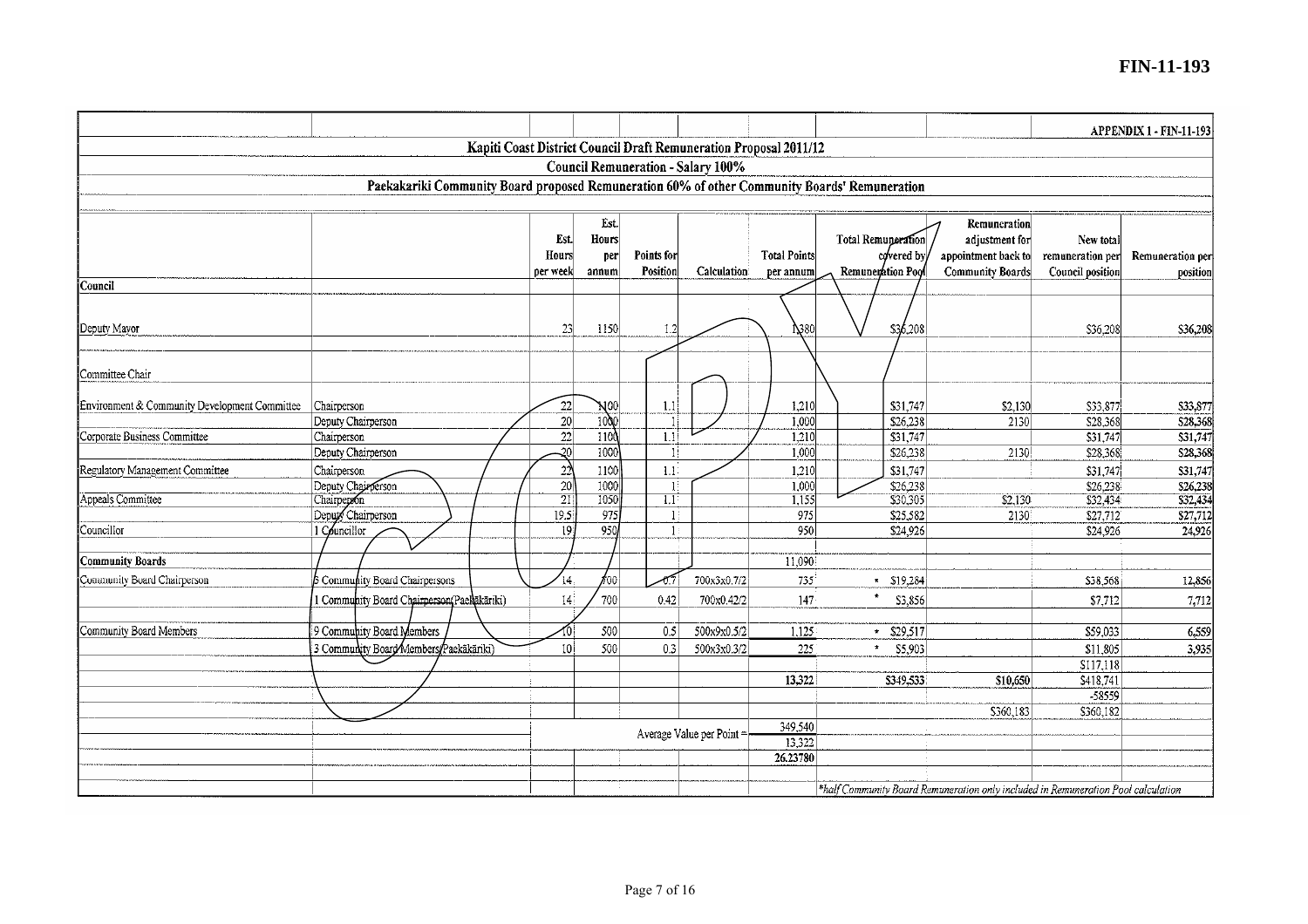April 2011

Remuneration Authority P O Box 10084 Wellington 6143

# **APPLICATION FOR APPROVAL OF EXPENSE RULES (INCLUDING REIMBURSING ALLOWANCES) APPLICABLE TO ELECTED MEMBERS OF LOCAL AUTHORITIES THE PERIOD 1 JULY 2011 TO 30 JUNE 2012**

1. PLEASE COMPLETE ALL SECTIONS OF THIS APPLICATION FORM<br>2. INCLUDE ANY EXPENSES RULES/ALLOWANCES PAYATENTO MEM

*2. INCLUDE ANY EXPENSES RULES/ALLOWANCES PAYABLE TO MEMBERS OF ANY COMMUNITY BOARDS* 

| <b>SECTION 1 - NAME ØF LOCAL AUTHORITY</b><br>Kāpiti Coast District Council<br>Contact person for enquiries:<br>Warxick Read<br>Name.∕<br>Ema $\mathbf{d}$ l: | Designation: Group Manager, Finance<br>wárwick.read@kapiticoast.govt.ng Telephone: 04 296 4700                                                                      |  |
|---------------------------------------------------------------------------------------------------------------------------------------------------------------|---------------------------------------------------------------------------------------------------------------------------------------------------------------------|--|
|                                                                                                                                                               | Extension:<br>718                                                                                                                                                   |  |
|                                                                                                                                                               |                                                                                                                                                                     |  |
| SECTION 2 - DOCUMENTATION OF POLICIES                                                                                                                         | List the local authority's policy documents which set out the policies, rules and<br>procedures relating to the expenses and allowances payable to Elected Members. |  |
| Document name                                                                                                                                                 | Reference no. (if any)<br>Date                                                                                                                                      |  |
|                                                                                                                                                               |                                                                                                                                                                     |  |
| you wish.)                                                                                                                                                    | (These documents do not need to be submitted with this application but you may do so if                                                                             |  |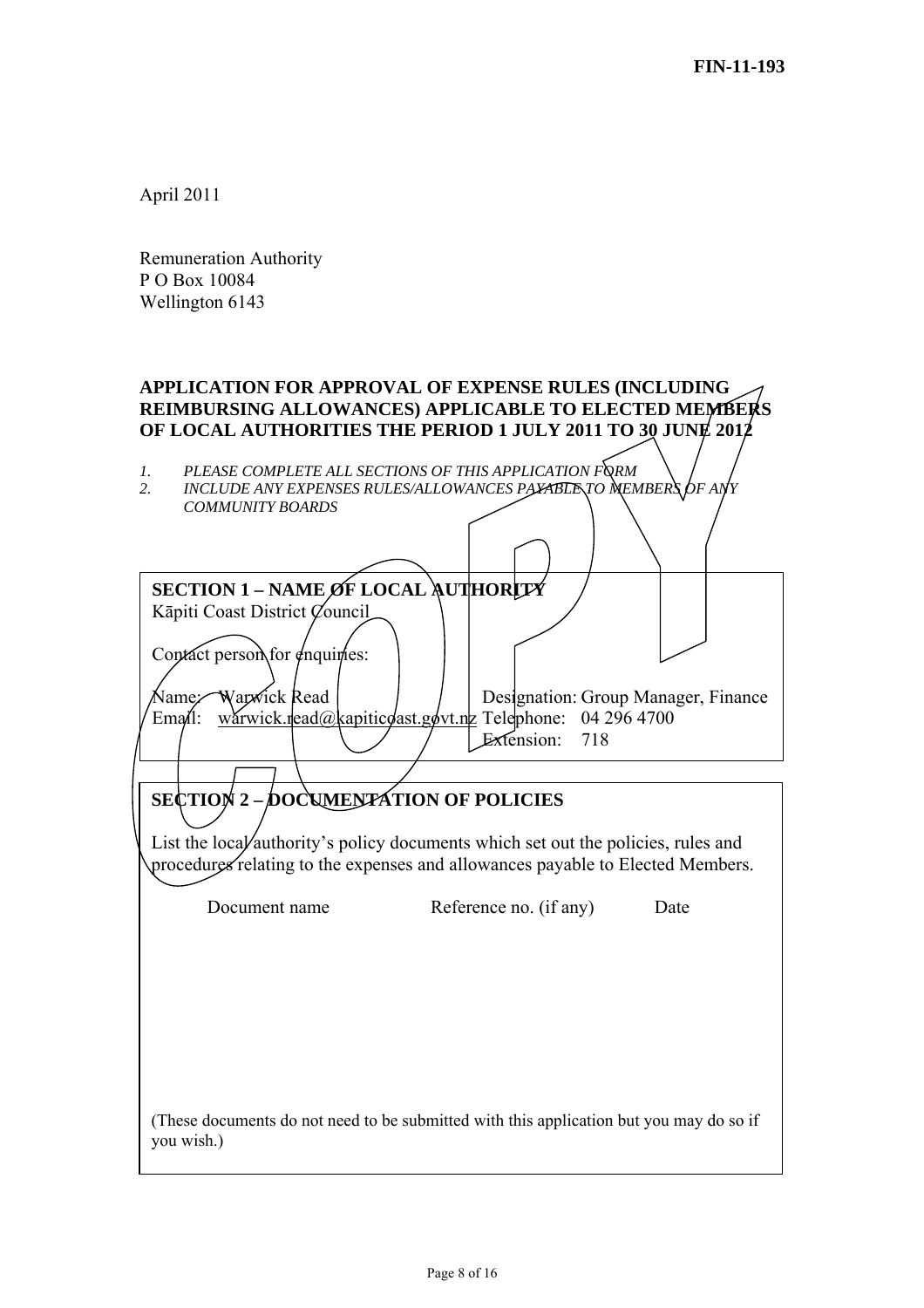## **SECTION 3 – AUTHENTICATION OF EXPENSE REIMBURSEMENTS AND ALLOWANCES**

Summarise the principles and processes under which the local authority ensures that expense reimbursements and allowances payable in lieu of expense reimbursements, -

- are in line with Council policies
- have a justified business purpose
- are payable under clear rules communicated to all claimants
- have senior management oversight
- are approved by a person able to exercise independent judgement
- are adequately documented
- are reasonable and conservative in line with public sector norms
- are, in respect of allowances, a reasonable approximation of  $\alpha$  expenses incurred on behalf of the local authority by the Elected Member
- are subject to internal audit oversight.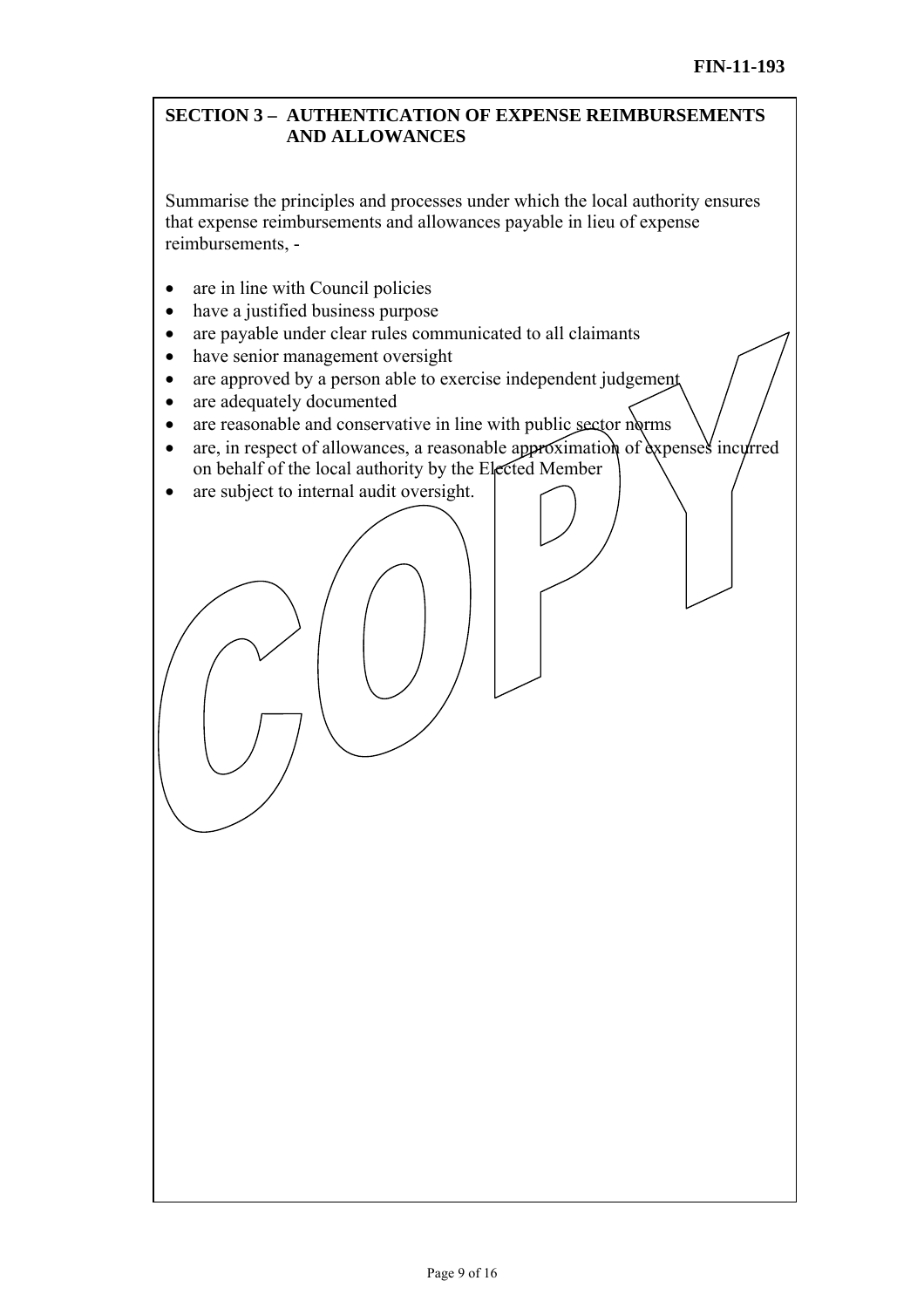# **SECTION 5 – MILEAGE ALLOWANCES**  1. Rate(s) of allowances paid per kilometre *70 cents*  2. How rate calculated (if different from maximum set by Remuneration Authority) **SECTION 4 – VEHICLE PROVIDED**  Are any Elected Members provided with use of a vehicle, other than a vehicle provided to the Mayor or Chair and disclosed in the remuneration information provided to the Remuneration Authority? YES/NO *(If Yes – provide full details here.)*

Restrictions on mileage claims *(Summarise day restrictions on mileage claims) Must relate to attendance at Council/Committee, Community Board Meetings, or attendance at conferences/seminars relating to local government or attendance at Community Organisation meetings as an Elected Member representative.* 

*30 kilometres threshold for mileage claims for any one event*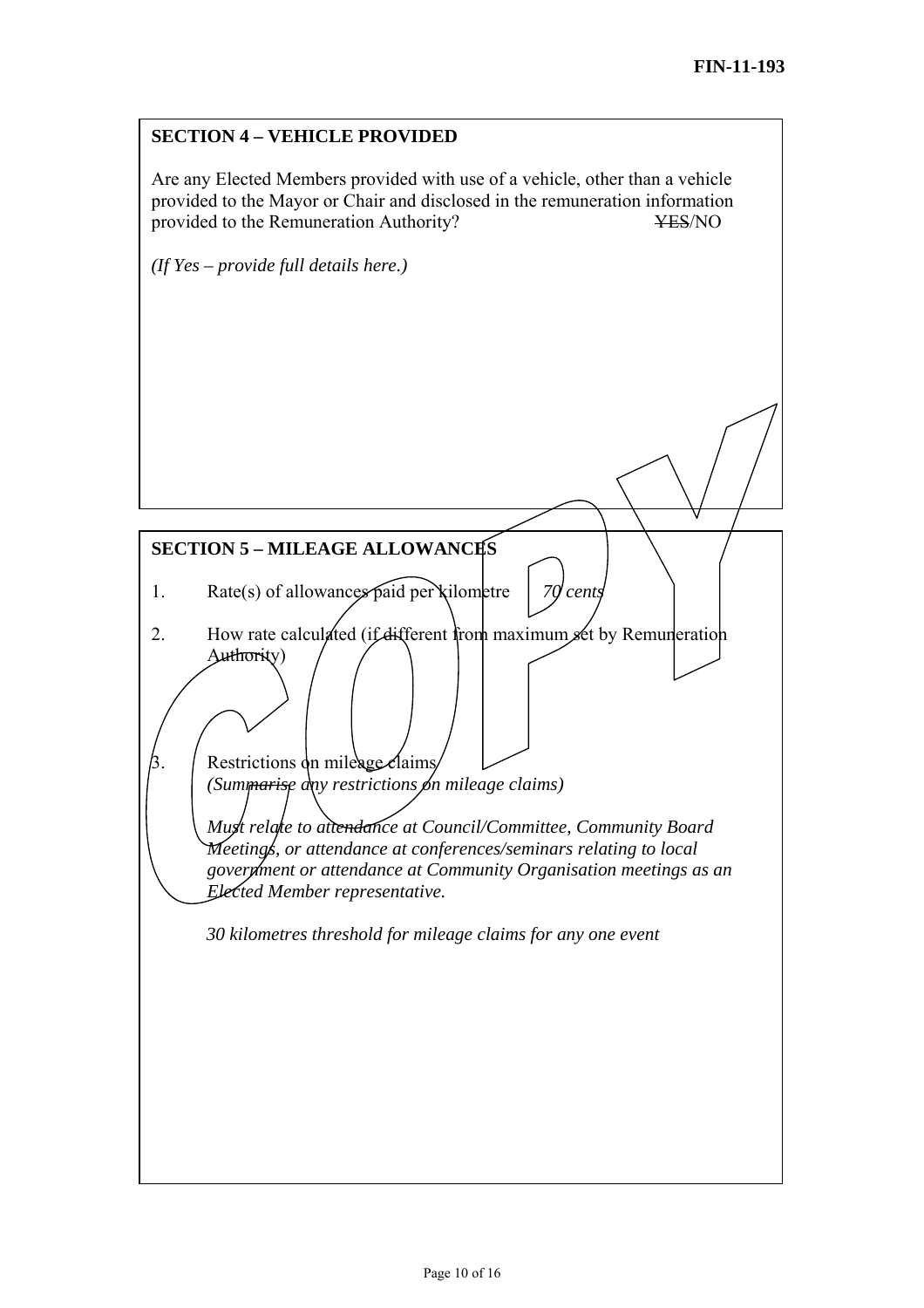| <b>SECTION 6 - TRAVEL AND ACCOMMODATION</b>                                                                                                                                                                                                                                                                                                                                                                                                                                                                                                                                                                                                                                          |
|--------------------------------------------------------------------------------------------------------------------------------------------------------------------------------------------------------------------------------------------------------------------------------------------------------------------------------------------------------------------------------------------------------------------------------------------------------------------------------------------------------------------------------------------------------------------------------------------------------------------------------------------------------------------------------------|
| (Mileage Claims – refer Section 5)                                                                                                                                                                                                                                                                                                                                                                                                                                                                                                                                                                                                                                                   |
| <b>Taxis and other transport</b><br>Are the costs of taxis or other transport reimbursed or an allowance paid?<br>YES/NO<br>(If Yes, state policy. Include any policy on the use of taxi chits/taxi cards)                                                                                                                                                                                                                                                                                                                                                                                                                                                                           |
| Only the actual costs of taxis or other transport are reimbursed.                                                                                                                                                                                                                                                                                                                                                                                                                                                                                                                                                                                                                    |
| <b>Carparks</b><br>Are carparks provided?<br>YES/NO<br>(If Yes, summarise policy including any restrictions on private use)                                                                                                                                                                                                                                                                                                                                                                                                                                                                                                                                                          |
| Only for the Mayor and Deputy Mayor.                                                                                                                                                                                                                                                                                                                                                                                                                                                                                                                                                                                                                                                 |
| Use of rental cars<br><del>YÉS</del> /NO<br>Are rental cars ever provided?                                                                                                                                                                                                                                                                                                                                                                                                                                                                                                                                                                                                           |
| <b>Air Travel Domestic</b><br>Summarise the rules for domestic air travel.<br>The actual cost of domesfic air/travel relating to Couneit business is reimbursed.<br>Generally only economy class is fully reimbursed.<br>Air Trayel International<br>Summarise the rules for international air/travell(including economy class,<br>business class, stopovers)<br>The actual cost of international air travel relating to Council business is reimbursed.<br>Generally only economy class is fully reimbursed.<br>Airline Clubs/Airpoints/Airdollars<br>Are subscriptions to airline clubs (such as the Koru Club) paid or reimbursed?<br><b>¥ES/NO</b><br>(If Yes, summarise policy) |
| Are airpoints or airdollars earned on travel, accommodation etc., paid for by<br>YES/NO<br>the local authority available for the private use of members?<br>(Due to the low level of Air Travel this is insignificant).                                                                                                                                                                                                                                                                                                                                                                                                                                                              |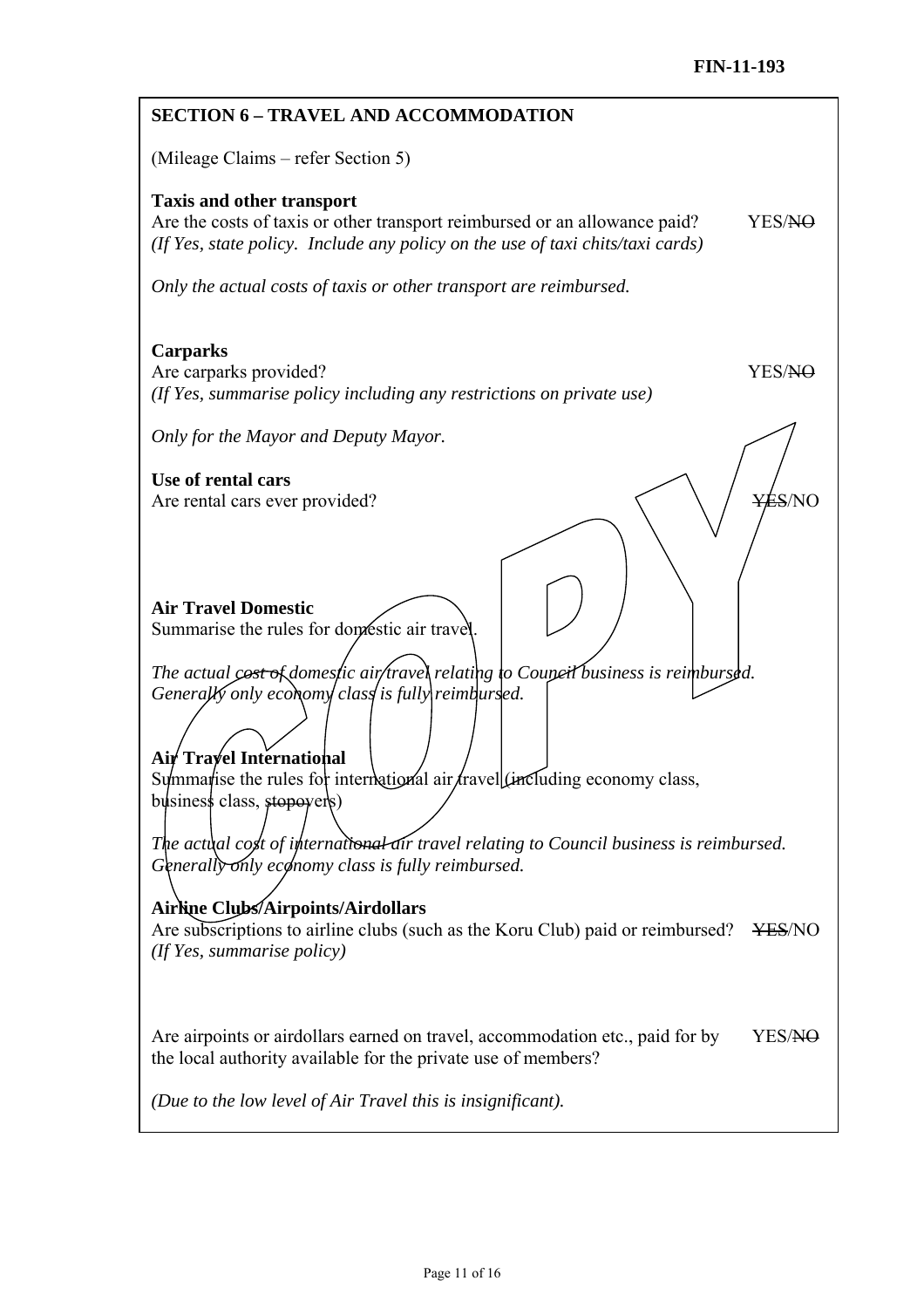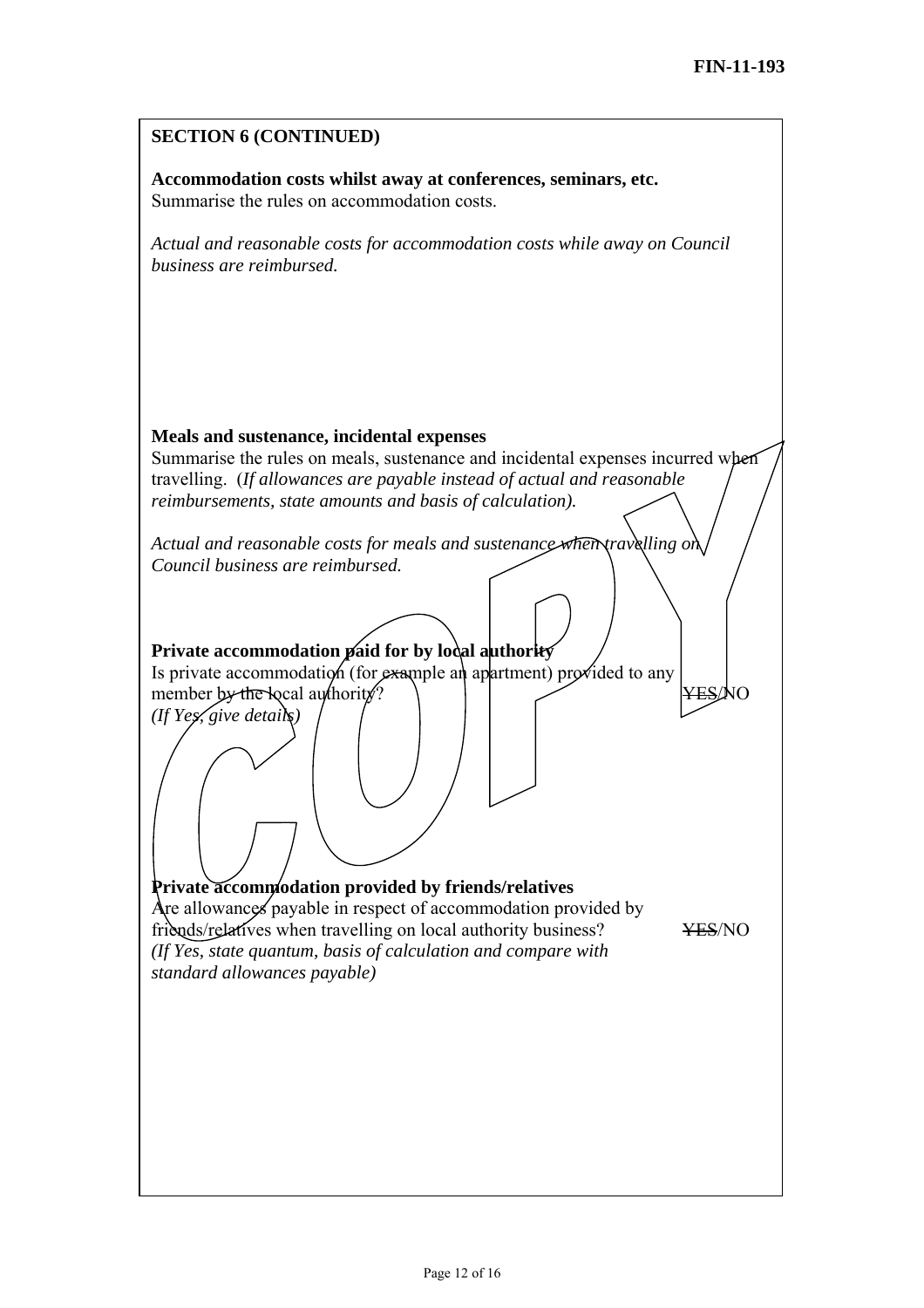| <b>SECTION 7 - ENTERTAINMENT AND HOSPITALITY</b>                                                                                                                       |                              |  |  |  |  |  |
|------------------------------------------------------------------------------------------------------------------------------------------------------------------------|------------------------------|--|--|--|--|--|
| Are any hospitality or entertainment allowances payable or any expenses<br>reimbursed?<br>YES/NO<br>(If Yes, summarise policy, including amounts of any allowances and |                              |  |  |  |  |  |
| basis of calculation)                                                                                                                                                  |                              |  |  |  |  |  |
| Only actual and reasonable expenses are reimbursed. Approval by<br>the Mayor, Chief Executive and Group Manager Finance.                                               |                              |  |  |  |  |  |
|                                                                                                                                                                        |                              |  |  |  |  |  |
|                                                                                                                                                                        |                              |  |  |  |  |  |
|                                                                                                                                                                        |                              |  |  |  |  |  |
|                                                                                                                                                                        |                              |  |  |  |  |  |
|                                                                                                                                                                        |                              |  |  |  |  |  |
|                                                                                                                                                                        |                              |  |  |  |  |  |
|                                                                                                                                                                        |                              |  |  |  |  |  |
| <b>SECTION 8 - COMMUNICATIONS AND TECHNOLOGY</b>                                                                                                                       |                              |  |  |  |  |  |
| Equipment and technology provided to elected member/                                                                                                                   |                              |  |  |  |  |  |
|                                                                                                                                                                        |                              |  |  |  |  |  |
| Is equipment and technology provided to Elected Members for use at home<br>on Council business?/ Only the Council lors and Chairs of Community Boards.                 |                              |  |  |  |  |  |
| PC or Laptop<br>Fax                                                                                                                                                    | YES/NO<br>YES/ <del>NO</del> |  |  |  |  |  |
| Printer                                                                                                                                                                | YES/NO                       |  |  |  |  |  |
| <b>Broadband</b>                                                                                                                                                       | YES/ <del>NO</del>           |  |  |  |  |  |
| Second landline to house<br>Consumables and stationery                                                                                                                 | ¥ES/NO<br>YES/NO             |  |  |  |  |  |
| Mobile Phone (Mayor only)                                                                                                                                              | YES/NO                       |  |  |  |  |  |
| Other equipment or technology*                                                                                                                                         | <b>¥ES/NO</b>                |  |  |  |  |  |
| (*If Yes, specify)                                                                                                                                                     |                              |  |  |  |  |  |
|                                                                                                                                                                        |                              |  |  |  |  |  |
|                                                                                                                                                                        |                              |  |  |  |  |  |
|                                                                                                                                                                        |                              |  |  |  |  |  |
|                                                                                                                                                                        |                              |  |  |  |  |  |
| Are any restrictions placed on private use of any of the above?<br>(If Yes, describe rules)                                                                            | YES/NO                       |  |  |  |  |  |
| Reasonable private use is acceptable.                                                                                                                                  |                              |  |  |  |  |  |
|                                                                                                                                                                        |                              |  |  |  |  |  |
|                                                                                                                                                                        |                              |  |  |  |  |  |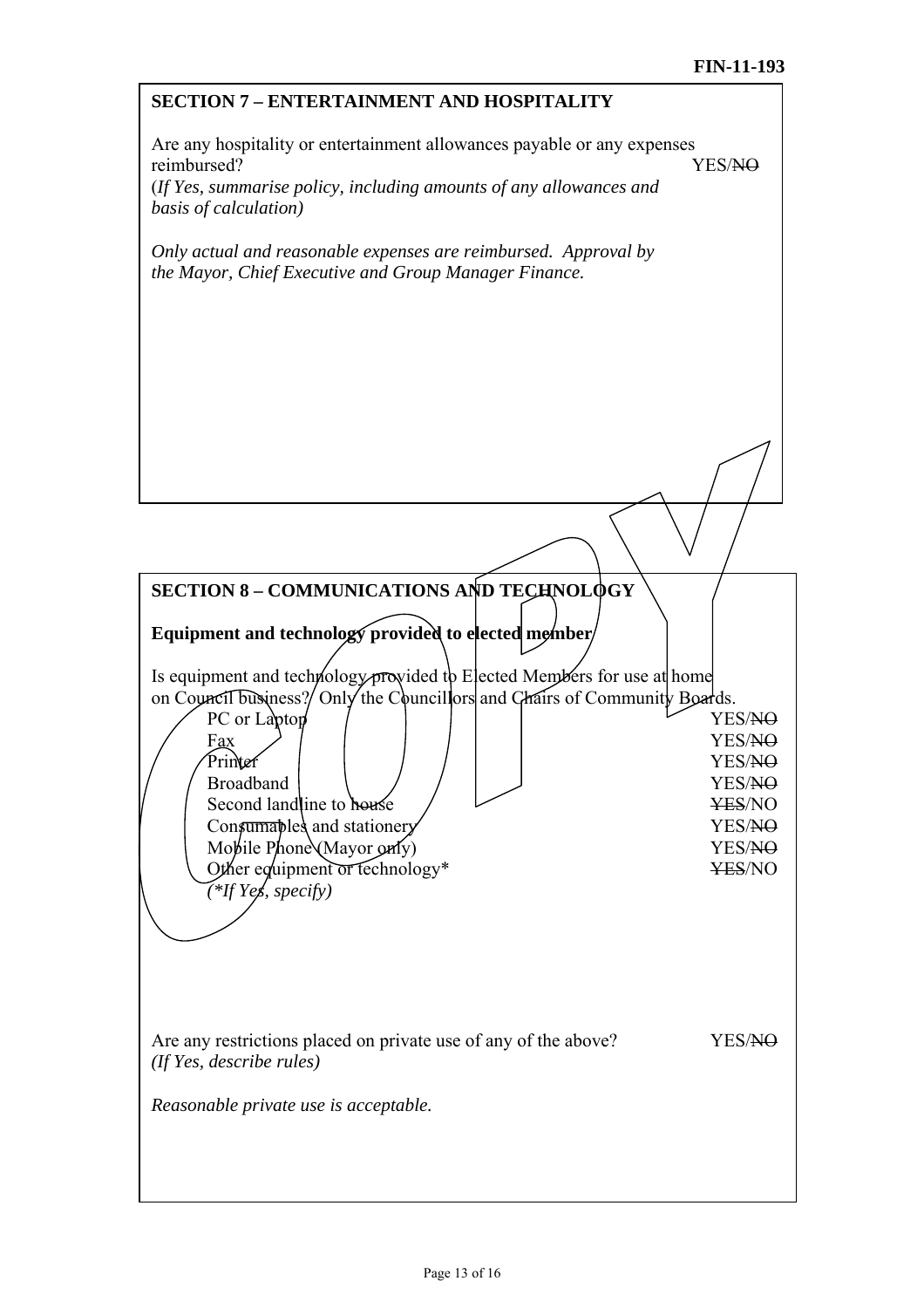| <b>SECTION 8 (CONTINUED)</b>                                                                                                                                                                                                                                                                                                                                                                                                                                                                 |               |                    |  |  |  |  |  |  |
|----------------------------------------------------------------------------------------------------------------------------------------------------------------------------------------------------------------------------------------------------------------------------------------------------------------------------------------------------------------------------------------------------------------------------------------------------------------------------------------------|---------------|--------------------|--|--|--|--|--|--|
| Home telephone rental costs and telephone calls (including mobiles)                                                                                                                                                                                                                                                                                                                                                                                                                          |               |                    |  |  |  |  |  |  |
| Are telephone rental costs reimbursed in whole or part?                                                                                                                                                                                                                                                                                                                                                                                                                                      |               | YES/NO             |  |  |  |  |  |  |
| Mayor only for telephone rental (whole)                                                                                                                                                                                                                                                                                                                                                                                                                                                      |               |                    |  |  |  |  |  |  |
| $($ If Yes, state percentage $)$                                                                                                                                                                                                                                                                                                                                                                                                                                                             | $\frac{0}{0}$ |                    |  |  |  |  |  |  |
| Are telephone call expenses reimbursed in whole or part?<br>(If Yes, describe process)                                                                                                                                                                                                                                                                                                                                                                                                       |               | YES/ <del>NO</del> |  |  |  |  |  |  |
| Only mobile phone and toll calls relating to Council business are reimbursed.<br>Approval by Chief Executive and Group Manager Finance                                                                                                                                                                                                                                                                                                                                                       |               |                    |  |  |  |  |  |  |
| Allowances paid in relation to communication and/or technology<br>proyided by an elected member<br>Are any all type and in relation to communications and/or<br>echnology provided by the member relating to council business?<br>If Yes, in each case describe rales and explain how allowance<br>calculated)<br>Actual and reasonable expenses are reimbursed for providing<br>broadband where Elected Member wants to use a different ISP to the<br><i>one that Coyncil is providing.</i> |               | YES/ <del>NO</del> |  |  |  |  |  |  |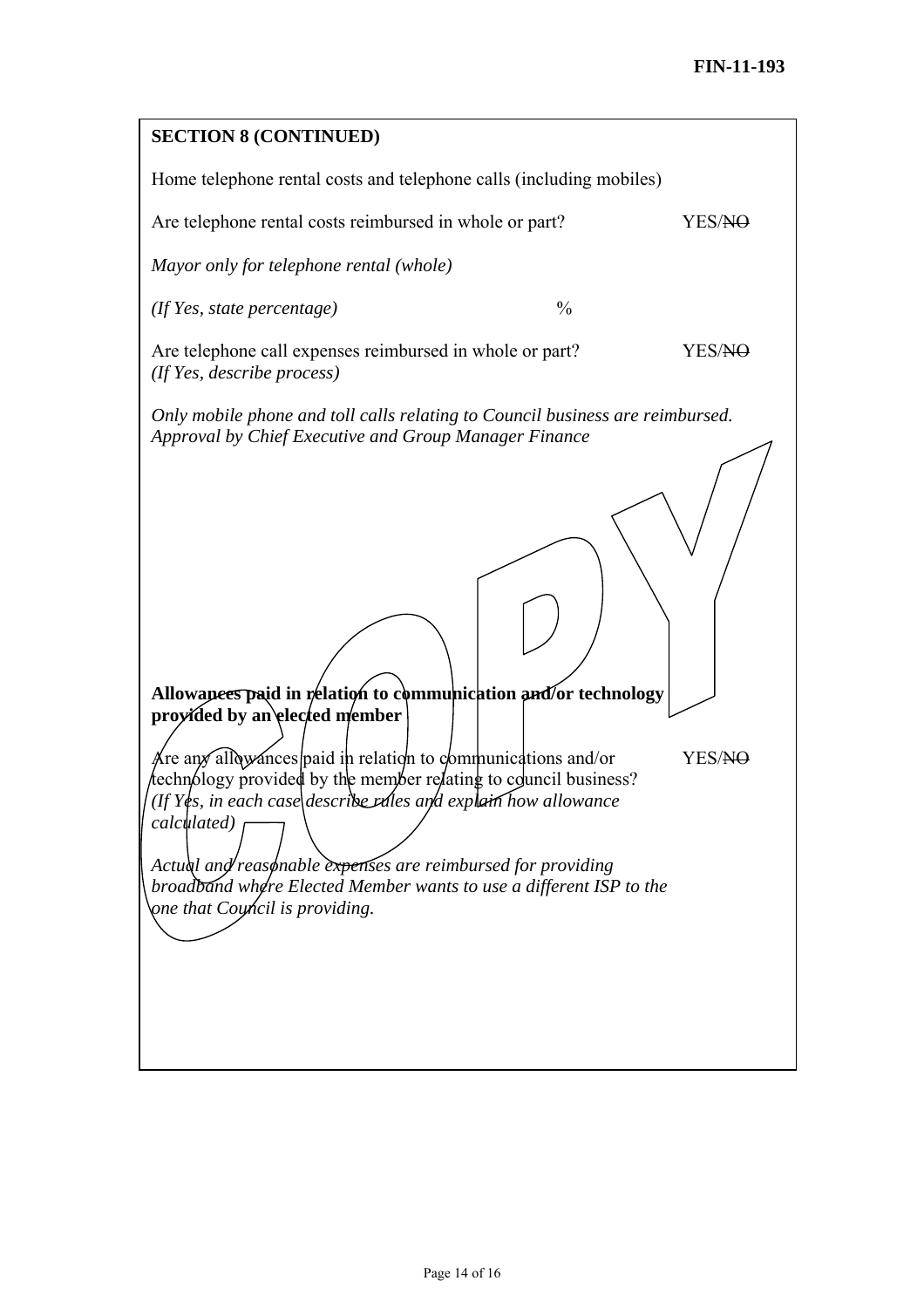#### **SECTION 9 – PROFESSIONAL DEVELOPMENT, CLUBS AND ASSOCIATIONS**

Are any expenses reimbursed or allowances paid in respect of members' YES/NO attendance at professional development courses, conferences and seminars? *(If Yes, describe – including how any allowances are calculated)* 

*Actual and reasonable expenses are reimbursed.* 

Are any expenses reimbursed or allowances paid in respect of subscriptions to clubs or associations? YES/NO (*If Yes, describe – including how any allowances are calculated)* 

*Mayor – Justice of Peace subscription.* 

| <b>SECTION 10 - OTHER EXPENSE REIMBURSEMENTS AND ALLOWANCES</b>                                                                                                                                                                                                                                                                                            |
|------------------------------------------------------------------------------------------------------------------------------------------------------------------------------------------------------------------------------------------------------------------------------------------------------------------------------------------------------------|
| Are any other expense reimbursements made or allowances paid?<br>YES/¥<br>(If Yes, describe $-$ including how any allowances are calculated)                                                                                                                                                                                                               |
| Where an elected member chooses to use their dwn vehicle for fravel to                                                                                                                                                                                                                                                                                     |
| conferences then the Council may reimburse the equivalent airfare rather than pay the                                                                                                                                                                                                                                                                      |
| mileage allowance for the distance travelled                                                                                                                                                                                                                                                                                                               |
| Include in this section any expense reinibursements or allowandes paid not covered by earlier sections of this form.<br>Footnotes:<br>Include in this section reimbursements of experises of spouses/partners or allowances paid to them.<br>Include in this section details of any accident insurance provided if the proceeds are payable to the Elected |
| Member or estate.                                                                                                                                                                                                                                                                                                                                          |
|                                                                                                                                                                                                                                                                                                                                                            |

# **SECTION 11-TAXATION OF ALLOWANCES**

Are any allowances (as distinct from reimbursements of actual business) YES/NO expenses) paid without deduction of withholding tax? *(If Yes, specify amount and nature of allowance)*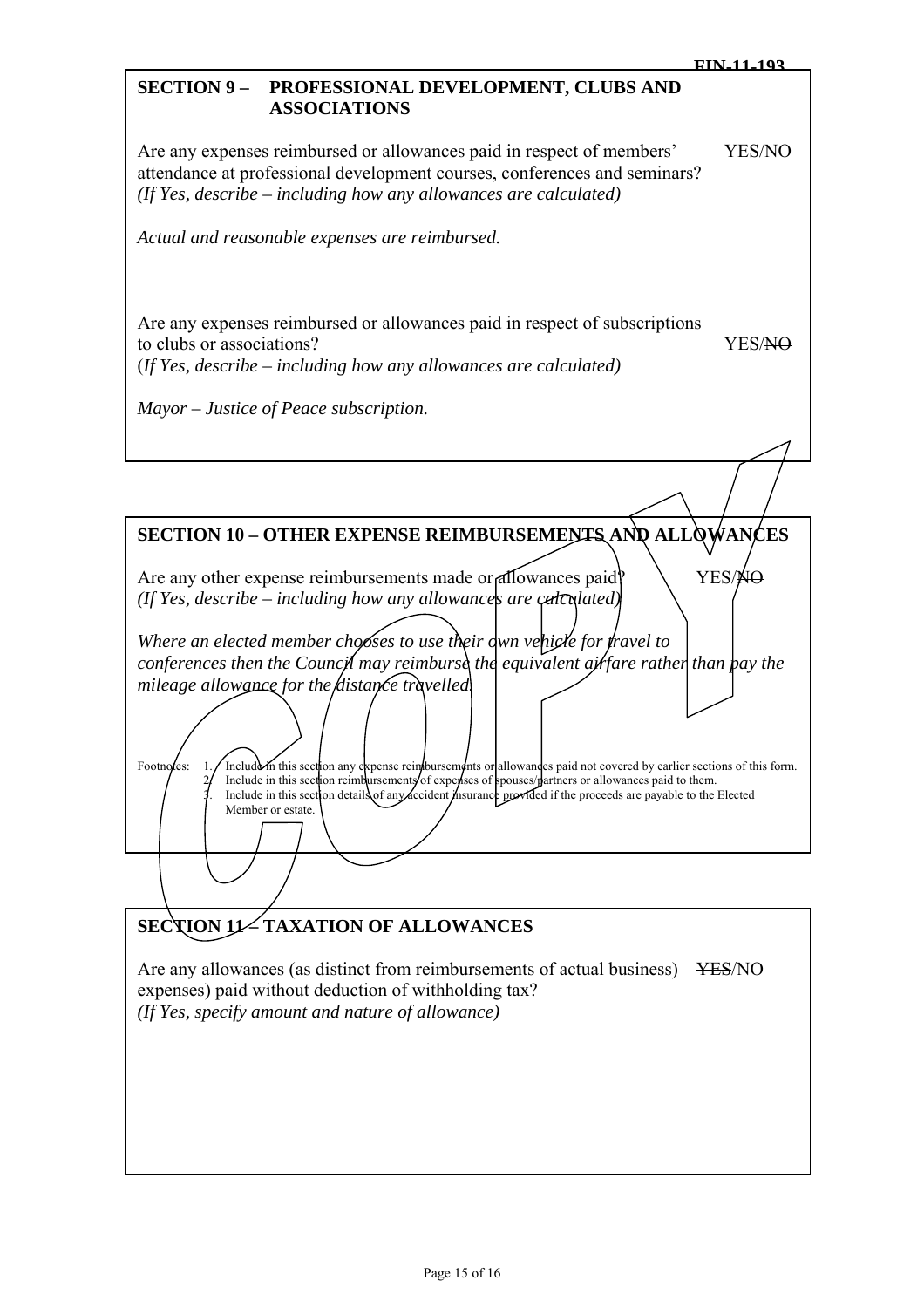#### **SECTION 12 – SIGNATURE**

I seek approval from the Remuneration Authority, in relation to the period 1 July 2011 to 30 June 2012, of the expense reimbursement rules and payments of allowances applicable to Elected Members as set out in this document.

The approved document and any attachments will be available for public inspection in accordance with the Remuneration Authority's Determination.

|           | Group Manager, Finance |       |
|-----------|------------------------|-------|
| Signature | Designation            | Date_ |
|           |                        |       |